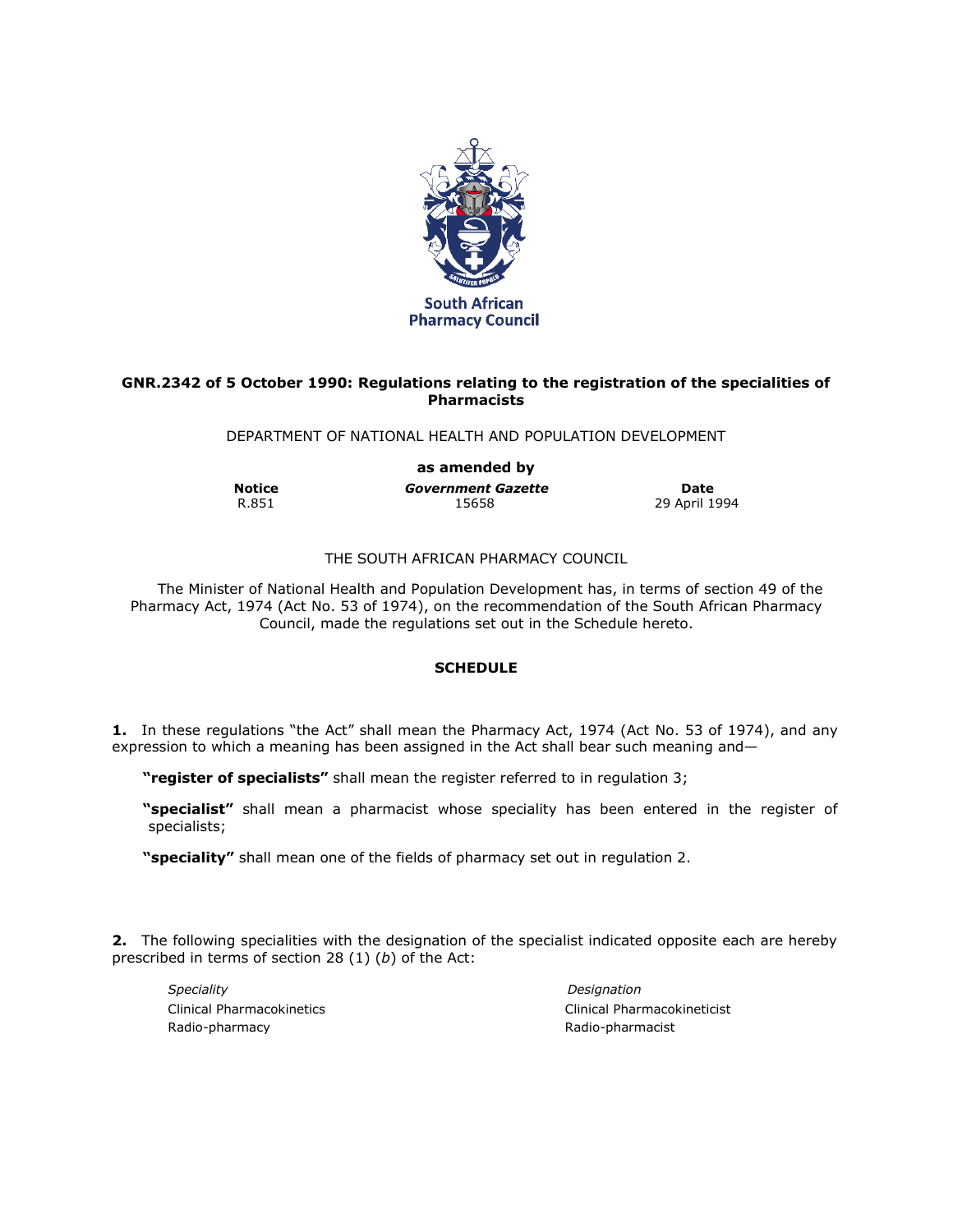**3.** The registrar shall keep a register of specialists correctly and in accordance with the provisions of the Act, in which register the following details shall be entered:

(*a*) The name and address of the specialists;

(*b*)

the qualification referred to in regulation 4 (*a*) and the institution at and the date on which such qualification was obtained;

(*c*)

the address at which the specialist practises;

(*d*)

the speciality of the specialist;

(*e*)

the date on which the specialist was registered.

**4.** A pharmacist who desires to have his speciality entered in the register shall—

(*a*)

submit evidence to the registrar that he—

- (i) has obtained at least a master's degree in the speciality he desires to register at a university in the Republic; or
- (ii) has obtained an equivalent post-graduate qualification in the speciality he desires to register and that the subject contents and standard of such qualification and the institution where the qualification was obtained are acceptable to the Council;

(*b*)

submit evidence to the registrar that he was for a period of at least two years after obtaining the qualification referred to in paragraph (*a*) directly and personally involved in the delivery of a pharmaceutical service in the speciality he wishes to register at an institution acceptable to the Council;

(*c*)

be registered as a pharmacist with the Council during the period of service referred to in paragraph (*b*);

(*e*)

pay the prescribed fees to the Council. [Reg. 4 substituted by GNR.851 of 1994.]

**5.** (1) A pharmacist may only practise in only one speciality and shall limit his practice to that speciality: Provided that a pharmacist may, with the prior consent of the Council, also conduct a general pharmacy practice.

(2) A pharmacist may, notwithstanding the provisions of subregulation (1), have more than one speciality entered opposite his name in the register.

[Reg. 5 substituted by GNR.851 of 1994.]

**6.** The examination referred to in section 28 (4) of the Act for any person whose application for